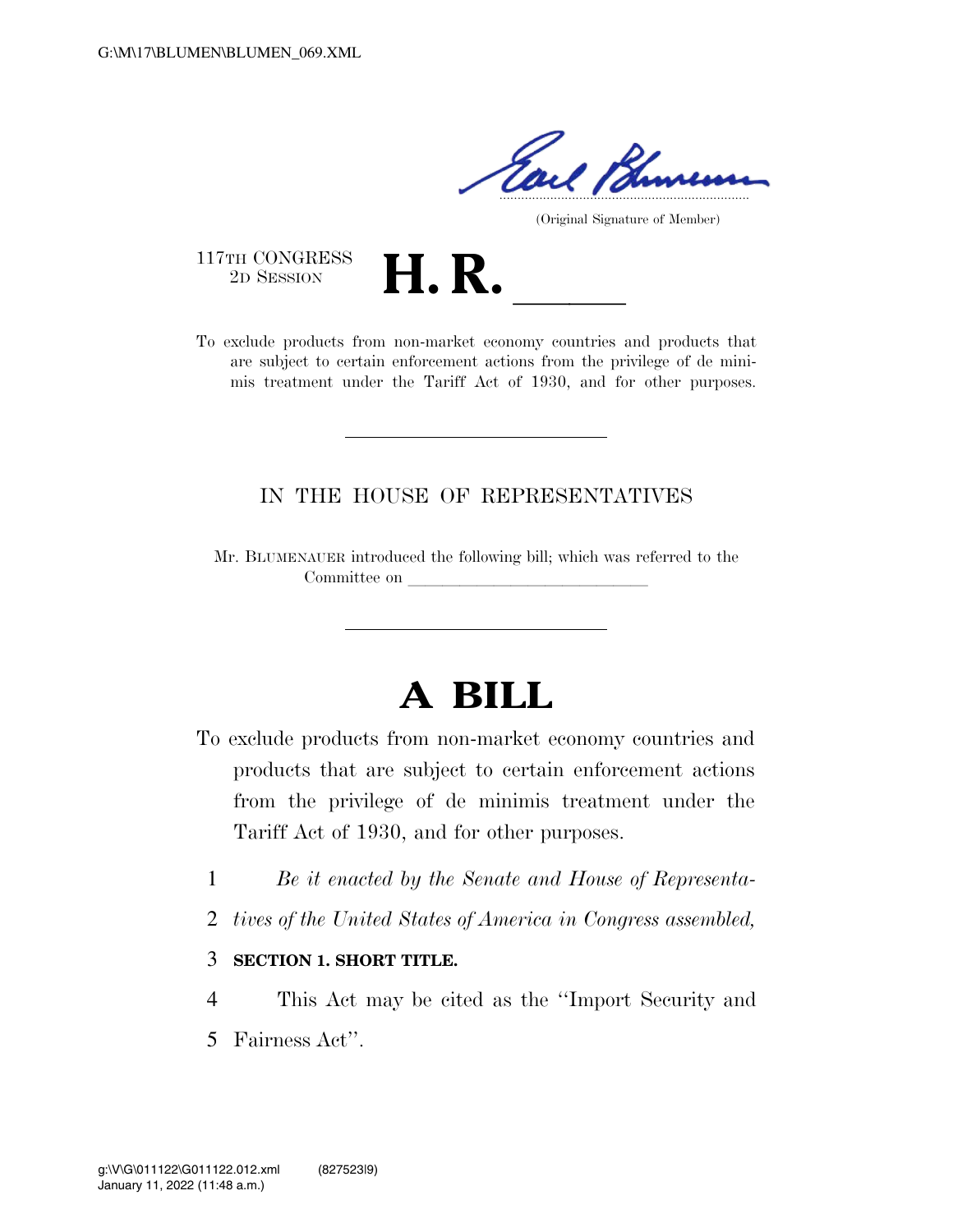| $\mathbf{1}$   | SEC. 2. ADDITIONAL EXCEPTIONS TO EXEMPTIONS FOR DE |
|----------------|----------------------------------------------------|
| $\overline{2}$ | MINIMIS TREATMENT UNDER THE TARIFF                 |
| 3              | <b>ACT OF 1930.</b>                                |
| 4              | Section 321 of the Tariff Act of 1930 (19 U.S.C.   |
| 5              | $1321$ ) is amended—                               |
| 6              | $(1)$ in subsection $(a)$ —                        |
| 7              | $(A)$ in the matter preceding paragraph $(1)$ ,    |
| 8              | by striking $(2)$ The Secretary" and inserting     |
| 9              | "(a) IN GENERAL.—The Secretary";                   |
| 10             | (B) in paragraph $(2)(C)$ , by striking            |
| 11             | "\$800" and inserting "except as provided in       |
| 12             | subsection (b) $(1)$ , \$800"; and                 |
| 13             | (C) in the matter following such paragraph         |
| 14             | $(2)(C)$ , as so amended—                          |
| 15             | (i) by striking "subdivision $(2)$ " each          |
| 16             | place it appears and inserting "para-              |
| 17             | $graph$ "; and                                     |
| 18             | (ii) by inserting after "lots" the fol-            |
| 19             | lowing: "or is forwarded through a dis-            |
| 20             | tribution or processing facility located in a      |
| 21             | foreign country";                                  |
| 22             | $(2)$ by striking "(b) The Secretary" and insert-  |
| 23             | ing the following:                                 |
| 24             | "(b) EXCEPTIONS.—                                  |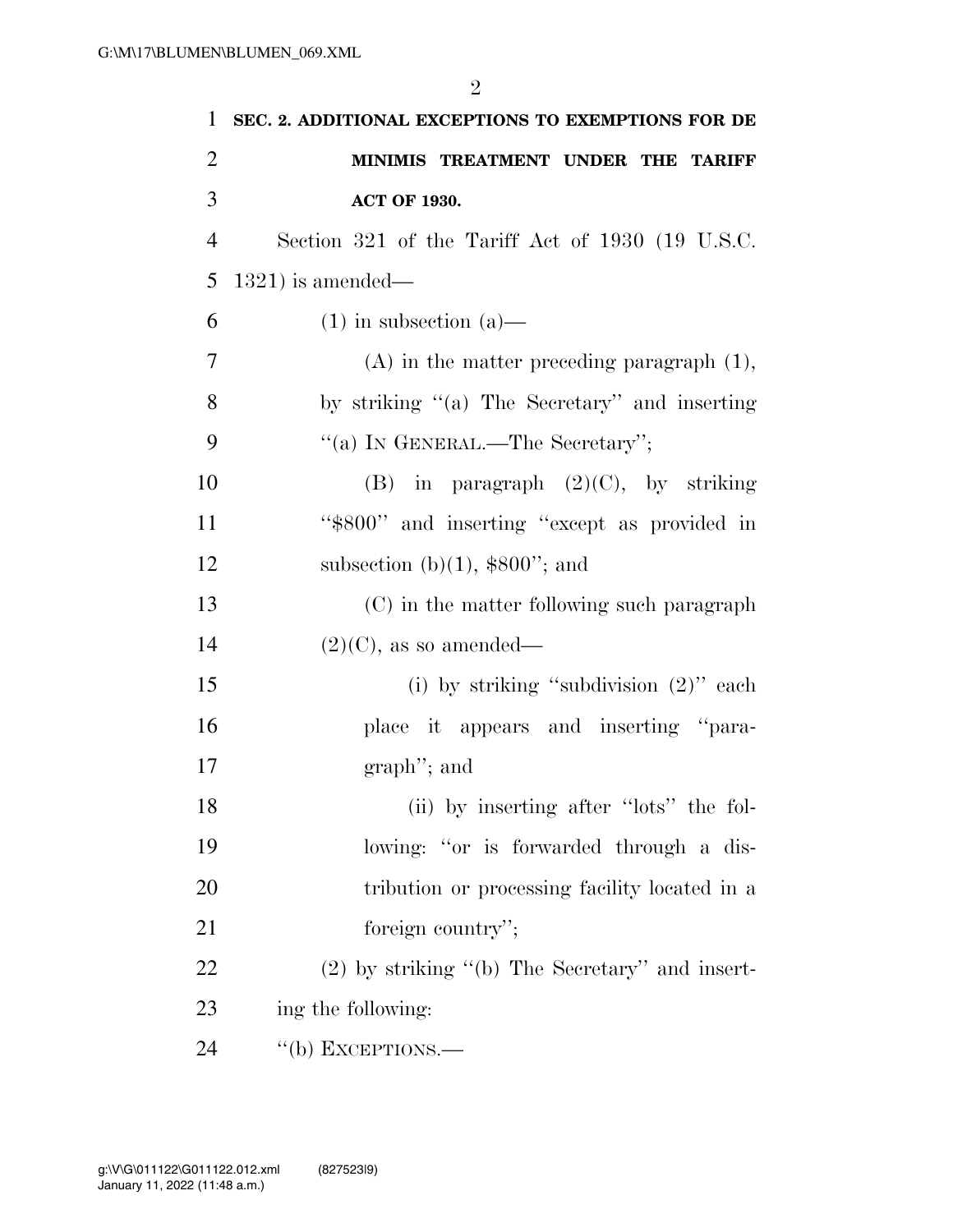| $\mathbf{1}$   | "(1) IN GENERAL.—The following articles may                 |
|----------------|-------------------------------------------------------------|
| $\overline{2}$ | not be admitted free of duty or tax under the au-           |
| 3              | thority provided by subsection $(a)(2)(C)$ :                |
| $\overline{4}$ | "(A) An article the country of origin of                    |
| 5              | which-                                                      |
| 6              | "(i) is a nonmarket economy country                         |
| 7              | such term is defined in section<br>(as)                     |
| 8              | $771(18)$ ; and                                             |
| 9              | "(ii) is a country included in the list                     |
| 10             | published pursuant to section $182(e)$ of the               |
| 11             | Trade Act of 1974 (19 U.S.C. 2242(e)).                      |
| 12             | $\lq\lq$ (B) An article that is subject to an action        |
| 13             | authorized under section $301(c)$ of the Trade              |
| 14             | Act of 1974 (19 U.S.C. 2411(c)) or section                  |
| 15             | $232(c)$ of the Trade Expansion Act of 1962 (19             |
| 16             | U.S.C. $1862(e)$ ).                                         |
| 17             | OTHER EXCEPTIONS.—The Secretary";<br>(2)                    |
| 18             | and                                                         |
| 19             | (3) by adding at the end the following:                     |
| 20             | "(c) DEFINITION.—In subsection (a)(2), the term             |
| 21             | distribution or processing facility' means a facility used  |
| 22             | primarily for the storage of articles that are intended for |
| 23             | subsequent shipment.".                                      |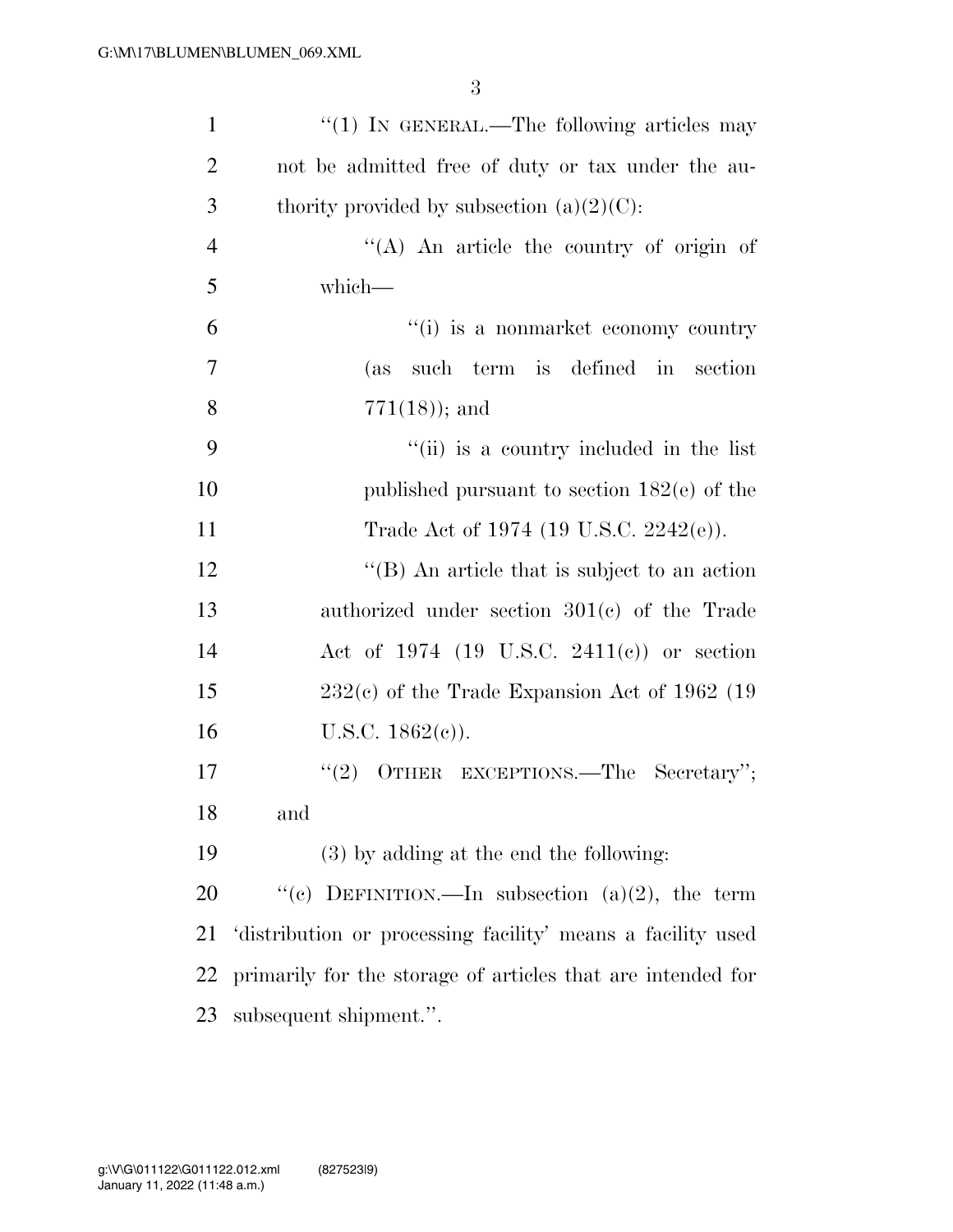# **SEC. 3. ADDITIONAL ADMINISTRATIVE PROVISIONS RELAT- ING TO DE MINIMIS TREATMENT UNDER THE TARIFF ACT OF 1930.**

 (a) ADMINISTRATIVE EXEMPTIONS.—Section 321 of the Tariff Act of 1930 (19 U.S.C. 1321), as amended by section 2, is further amended by adding at the end the following:

8 "(c) SUBMISSION OF DOCUMENTATION AND INFOR-9 MATION.

 $\frac{10}{10}$  IN GENERAL.—For any articles that may qualify for an administrative exemption pursuant to 12 subsection  $(a)(2)$ , the Secretary of the Treasury is authorized to prescribe regulations to authorize or require the submission, transmission, or otherwise making available of such documentation or informa- tion to U.S. Customs and Border Protection as the Secretary determines is reasonably necessary for U.S. Customs and Border Protection to determine the eligibility of such articles to qualify for such ex-emption.

21 "(2) MATTERS TO BE INCLUDED.—The regula- tions prescribed pursuant to paragraph (1) may pro- vide that such documentation or information include documentation or information regarding the offer for sale or purchase, or the subsequent sale, purchase, transportation, importation or warehousing of such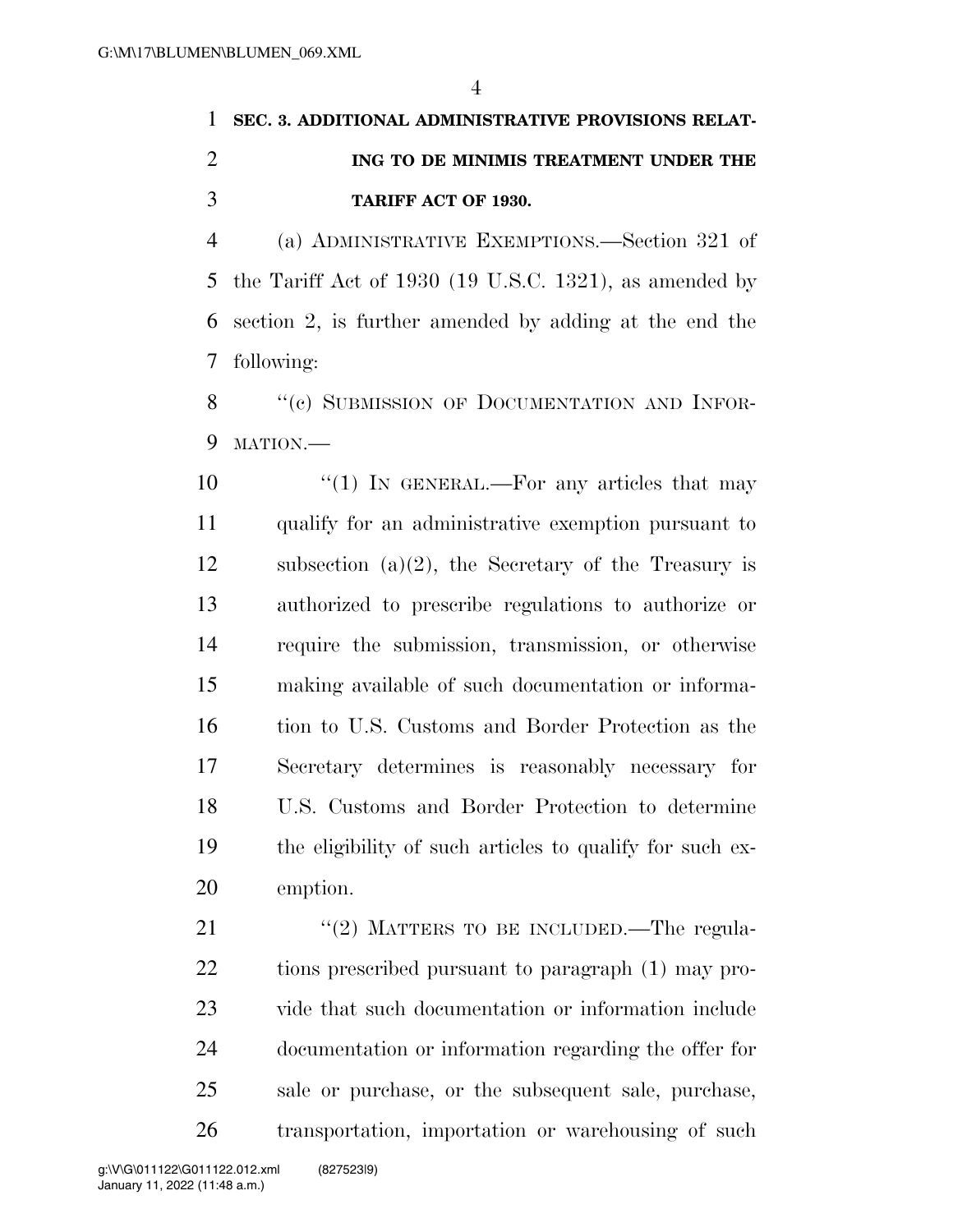| $\mathbf{1}$   | articles, including such documentation or informa-      |
|----------------|---------------------------------------------------------|
| $\overline{2}$ | tion relating to the offering of such articles for sale |
| 3              | or purchase in the United States through a commer-      |
| $\overline{4}$ | cial or marketing platform, including an electronic     |
| 5              | commercial or marketing platform.                       |
| 6              | "(3) VERACITY OF DOCUMENTATION AND IN-                  |
| $\overline{7}$ | FORMATION.-                                             |
| 8              | "(A) IN GENERAL.—The regulations pre-                   |
| 9              | scribed pursuant to paragraph (1) shall provide         |
| 10             | $that-$                                                 |
| 11             | "(i) such documentation or informa-                     |
| 12             | tion is true and correct to the best of the             |
| 13             | knowledge and belief of the party submit-               |
| 14             | ting, transmitting, or otherwise making                 |
| 15             | available such documentation or informa-                |
| 16             | tion, subject to any penalties authorized by            |
| 17             | law; or                                                 |
| 18             | "(ii) if such party is not able to rea-                 |
| 19             | sonably verify whether such documentation               |
| 20             | or information is true and correct to the               |
| 21             | best of the knowledge and belief of the                 |
| 22             | party, such documentation or information                |
| 23             | may be submitted, transmitted, or other-                |
| 24             | wise made available on the basis of what                |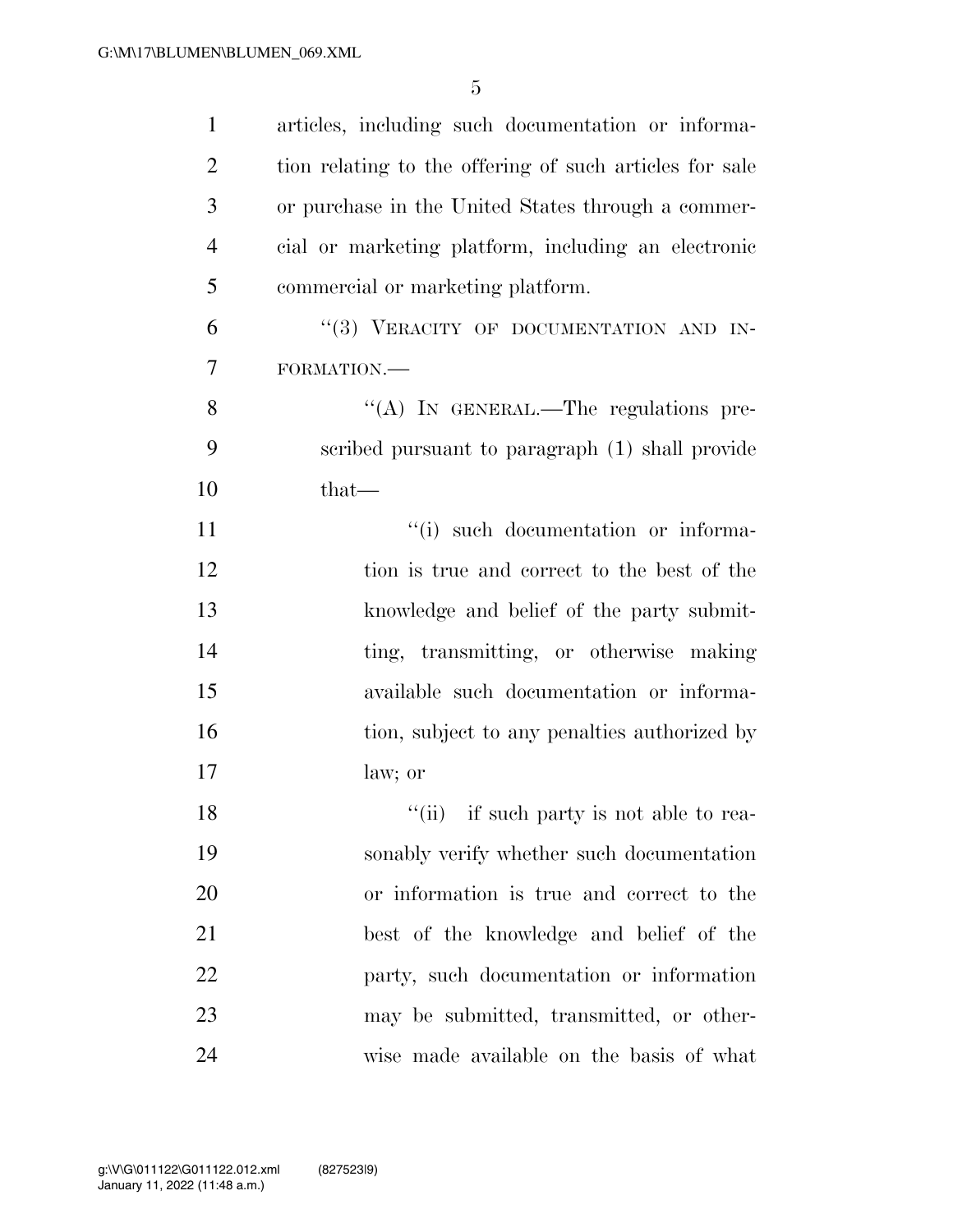|               | the party reasonably believes to be true |
|---------------|------------------------------------------|
|               | and correct.                             |
| $\mathcal{R}$ | "(B) USE FOR ANY LAWFUL PURPOSE.—        |
|               | Such documentation or information may be |

 used by U.S. Customs and Border Protection for any lawful purpose.

7 "(4) CIVIL PENALTIES.—Any person who vio- lates the regulations prescribed pursuant to para- graph (1) is liable for a civil penalty of \$5,000 for the first violation, and \$10,000 for each subsequent violation. A penalty imposed under this paragraph is in addition to any other penalty provided by law.

 ''(d) IMPORTATIONS INVOLVING SUSPENDED OR DEBARRED PERSONS.—The Secretary of the Treasury is authorized to prescribe regulations to authorize exceptions to any administrative exemption pursuant to subsection (a) for any articles the importation of which is caused or otherwise facilitated by any person suspended or debarred from doing business with the Federal government at the time of the importation. ''.

 (b) EXAMINATION OF MERCHANDISE.—Section 22 499(c) of the Tariff Act of 1930 (19 U.S.C. 1499(c)) is amended—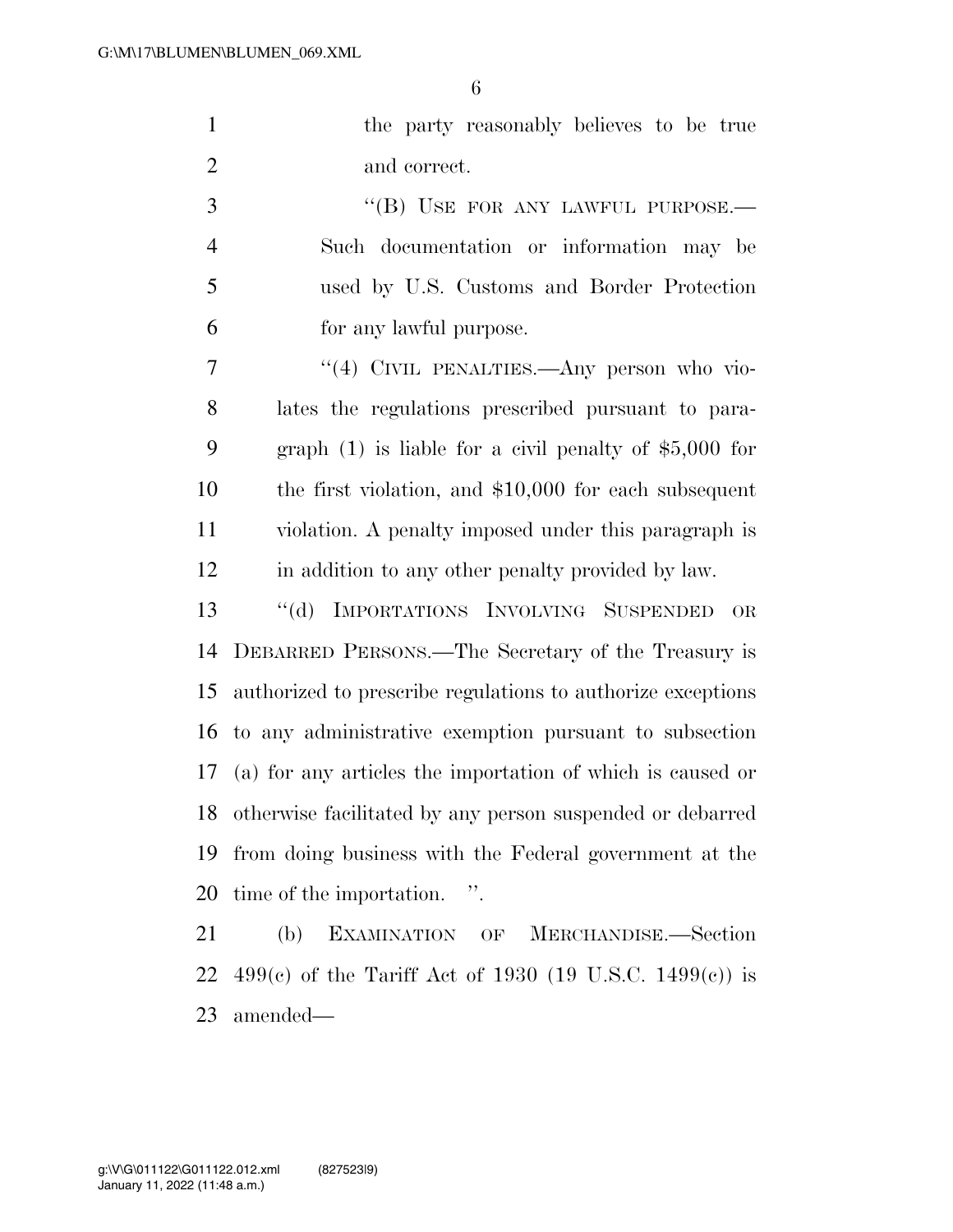| $\mathbf{1}$   | (1) by striking "the Customs Service" each              |
|----------------|---------------------------------------------------------|
| $\overline{2}$ | place it appears and inserting "U.S. Customs and        |
| 3              | Border Protection"; and                                 |
| $\overline{4}$ | $(2)$ in paragraph $(2)$ —                              |
| 5              | $(A)$ in the first sentence, by striking "The           |
| 6              | Customs Service" and inserting the following:           |
| 7              | "(A) IN GENERAL.—U.S. Customs and                       |
| 8              | Border Protection";                                     |
| 9              | (B) in the second sentence—                             |
| 10             | (i) by striking "The" and inserting                     |
| 11             | the following:                                          |
| 12             | "(B) INFORMATION TO BE INCLUDED.-                       |
| 13             | The"; and                                               |
| 14             | (ii) by redesignating the subsequent                    |
| 15             | subparagraphs $(A)$ , $(B)$ , $(C)$ , $(D)$ , and $(E)$ |
| 16             | as clauses (i), (ii), (iii), (iv), and (v), re-         |
| 17             | spectively, and moving the margins of such              |
| 18             | clauses, as redesignated, 2 ems to the                  |
| 19             | right; and                                              |
| 20             | (C) by adding at the end the following:                 |
| 21             | "(C) ADDITIONAL REQUIREMENTS RELAT-                     |
| 22             | ING TO MERCHANDISE THAT MAY QUALIFY FOR                 |
| 23             | CERTAIN ADMINISTRATIVE EXEMPTIONS.—                     |
| 24             | "(i) IN GENERAL.—In the case of de-                     |
| 25             | tained merchandise that may qualify for an              |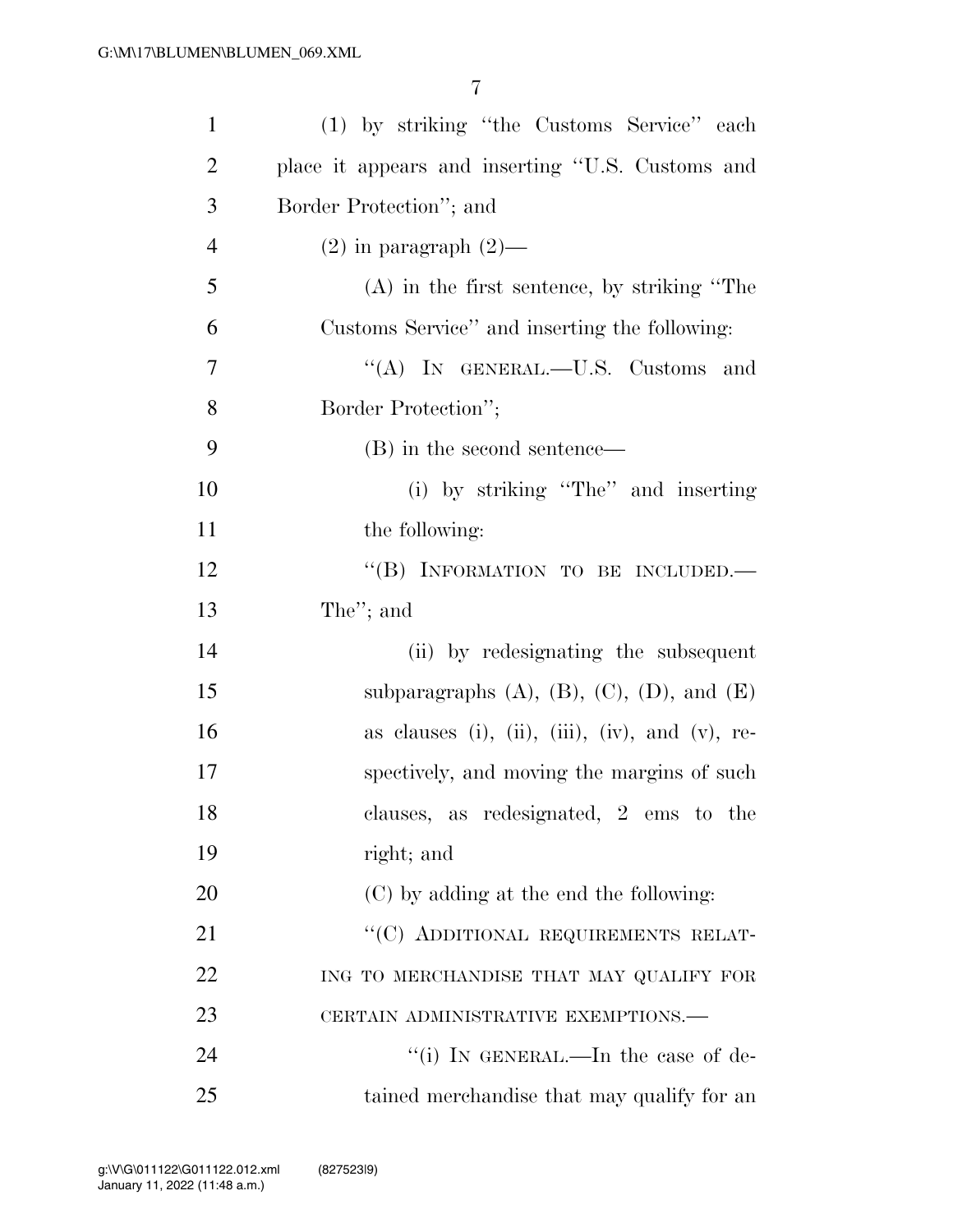| $\mathbf{1}$   | administrative exemption pursuant to sec-      |
|----------------|------------------------------------------------|
| $\overline{2}$ | tion $321(a)(2)(C)$ , U.S. Customs and Bor-    |
| 3              | der Protection shall issue such notice to      |
| $\overline{4}$ | each party that U.S. Customs and Border        |
| 5              | Protections determines may have an inter-      |
| 6              | est in the detained merchandise, based on      |
| 7              | information reasonably available to U.S.       |
| 8              | Customs and Border Protection, in such         |
| 9              | form and manner as the Secretary of the        |
| 10             | Treasury shall by regulation prescribe.        |
| 11             | "(ii) VOLUNTARY ABANDONMENT OF                 |
| 12             | MERCHANDISE.—In the case of detained           |
| 13             | merchandise that may qualify for an ad-        |
| 14             | ministrative exemption pursuant to section     |
| 15             | $321(a)(2)(C)$ , such notice shall also advise |
| 16             | each such interested party that, in lieu of    |
| 17             | supplying information to U.S. Customs          |
| 18             | and Border Protection in accordance with       |
| 19             | subparagraph $(B)(v)$ , the interested parties |
| 20             | may voluntarily abandon the detained mer-      |
| 21             | chandise.                                      |
| 22             | "(iii) ABANDONMENT DUE TO LACK                 |
| 23             | OF RESPONSE.—If U.S. Customs and Bor-          |
| 24             | der Protection does not receive a response     |
| 25             | from each interested party in detained         |